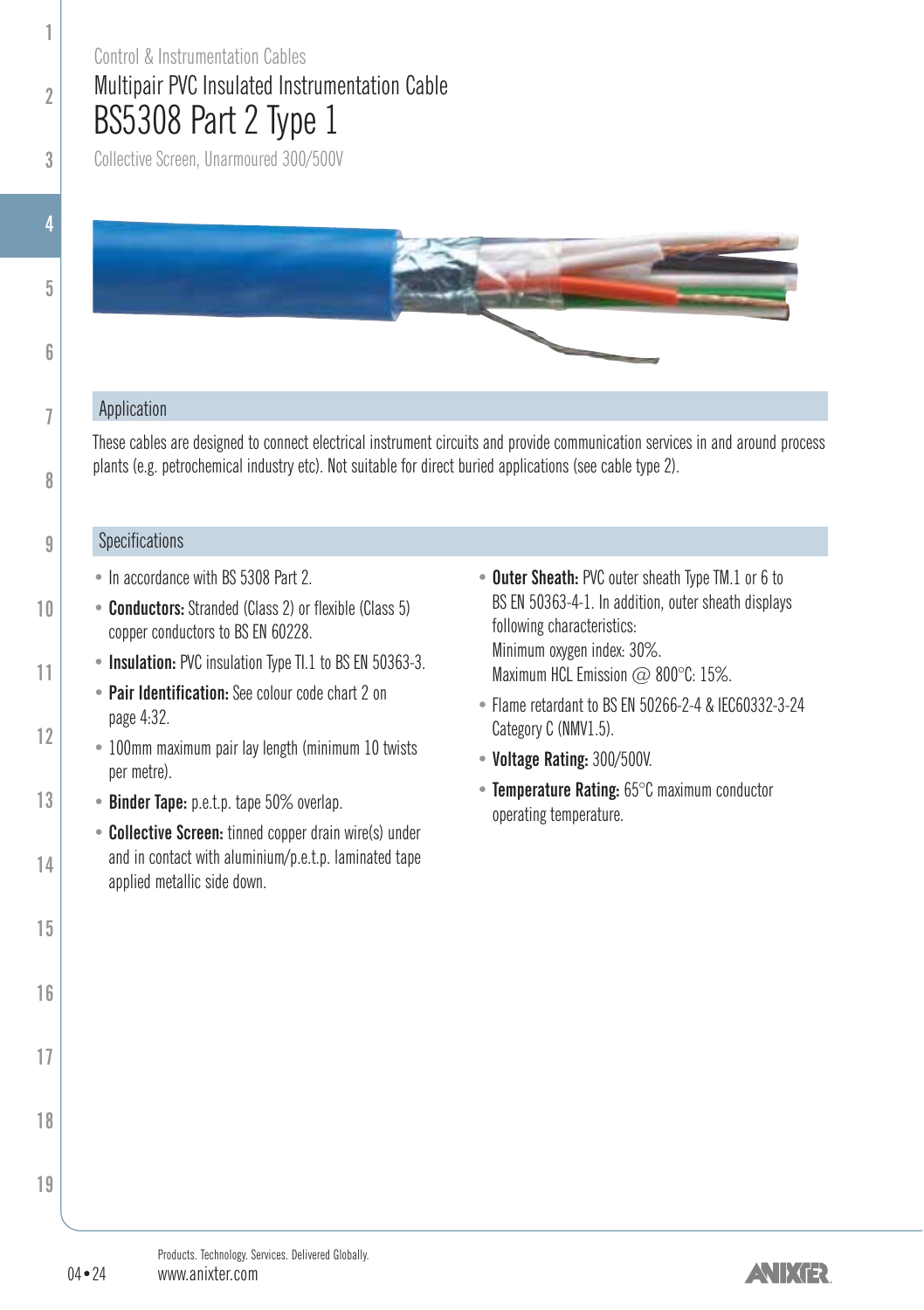## Multipair PVC Insulated Instrumentation Cable BS5308 Part 2 Type 1 Control & Instrumentation Cables

Collective Screen, Unarmoured 300/500V

**1**

**2**

**3**

**5**

**6**

**7**

**8**

**9**

**10**

**11**

**12**

**13**

**14**

**15**

**16**

**17**

| <b>Anixter Number</b> | Number of<br>Pairs/Triple | <b>Nominal Cond</b><br>Area | <b>Nominal Cond</b><br><b>Stranding</b> | <b>Insulation</b><br><b>Thickness</b> | <b>Nominal</b><br>0/D | <b>Approx Cable</b><br>Weight | <b>Min Bending</b><br><b>Radius</b><br>(fixed bend) |
|-----------------------|---------------------------|-----------------------------|-----------------------------------------|---------------------------------------|-----------------------|-------------------------------|-----------------------------------------------------|
|                       |                           | mm <sup>2</sup>             | #/mm                                    | mm                                    | mm                    | kg/km                         | mm                                                  |
| A7-S31-0001LF         | 1P                        | 0.50                        | 16/0.2                                  | 0.60                                  | 7.00                  | 60                            | 60                                                  |
| A7-S31-0002LF         | 2P(Quad)                  | 0.50                        | 16/0.2                                  | 0.60                                  | 7.90                  | 80                            | 70                                                  |
| A7-S31-0005LF         | 5P                        | 0.50                        | 16/0.2                                  | 0.60                                  | 13.10                 | 200                           | 110                                                 |
| A7-S31-0010LF         | 10P                       | 0.50                        | 16/0.2                                  | 0.60                                  | 17.20                 | 340                           | 140                                                 |
| A7-S31-0020LF         | 20P                       | 0.50                        | 16/0.2                                  | 0.60                                  | 22.30                 | 570                           | 180                                                 |
| A7-S31-0001TLF        | 1 <sup>T</sup>            | 0.50                        | 16/0.2                                  | 0.60                                  | 7.30                  | 72                            | 60                                                  |
|                       |                           |                             |                                         |                                       |                       |                               |                                                     |
| A7-S41-0001LF         | 1P                        | 0.75                        | 24/0.2                                  | 0.60                                  | 7.3                   | 75                            | 60                                                  |
| A7-S41-0002LF         | 2P(Quad)                  | 0.75                        | 24/0.2                                  | 0.60                                  | 8.30                  | 100                           | 70                                                  |
| A7-S41-0005LF         | 5P                        | 0.75                        | 24/0.2                                  | 0.60                                  | 14.30                 | 250                           | 120                                                 |
| A7-S41-0010LF         | 10P                       | 0.75                        | 24/0.2                                  | 0.60                                  | 18.70                 | 450                           | 150                                                 |
| A7-S41-0020LF         | 20P                       | 0.75                        | 24/0.2                                  | 0.60                                  | 24.50                 | 800                           | 200                                                 |
| A7-S41-0001TLF        | 1 <sup>T</sup>            | 0.75                        | 24/0.2                                  | 0.60                                  | 7.70                  | 90                            | 70                                                  |
|                       |                           |                             |                                         |                                       |                       |                               |                                                     |
| A7-S21-0001LF         | 1P                        | 1.50                        | 7/0.53                                  | 0.60                                  | 8.30                  | 100                           | 70                                                  |
| A7-S21-0002LF         | 2P(Quad)                  | 1.50                        | 7/0.53                                  | 0.60                                  | 9.70                  | 150                           | 80                                                  |
| A7-S21-0005LF         | 5P                        | 1.50                        | 7/0.53                                  | 0.60                                  | 16.40                 | 360                           | 140                                                 |
| A7-S21-0010LF         | 10P                       | 1.50                        | 7/0.53                                  | 0.60                                  | 21.60                 | 670                           | 180                                                 |
| A7-S21-0020LF         | 20P                       | 1.50                        | 7/0.53                                  | 0.60                                  | 28.50                 | 1230                          | 230                                                 |
| A7-S21-0001TLF        | 1 <sup>T</sup>            | 1.50                        | 7/0.53                                  | 0.60                                  | 8.90                  | 135                           | 80                                                  |

N.B. The above part numbers apply to cables with blue outer sheaths. For black outer add -02, for green outer add -04. 15, 30 and 50 pair cables of the above type are also covered in BS5308 Part 2 and details are available upon request. Cables having individual pair screens as well as collective screens are also available, Details upon request. [For further technical information refer to page 4:32.](#page-2-0)

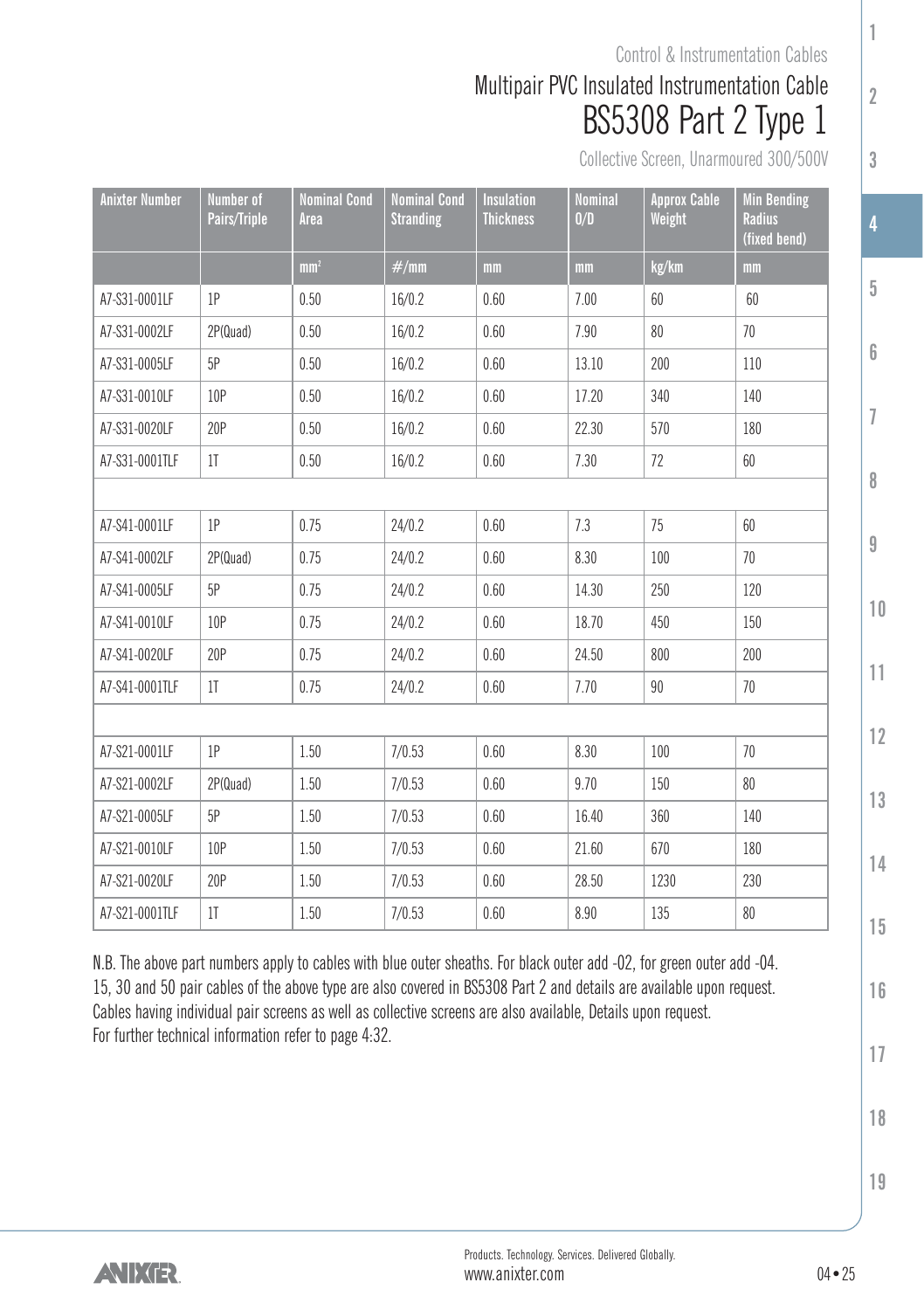#### Control & Instrumentation Cables

## Technical Information for BS5308 Part 2

#### IDENTIFICATION OF PAIRS

<span id="page-2-0"></span>**1**

**2**

**3**

**4**

**5**

**6**

**7**

**8**

**9**

**10**

**11**

**12**

**13**

**14**

**15**

**16**

Two-pair unscreened and collectively screened cables shall be laid up in quad formation and colour coded in clockwise order of rotation: blue, green, orange, brown.

All other unscreened or collectively screened cables up to 50 pair shall be colour coded as given in colour code chart 2 below:

#### COLOUR CODE CHART 2

| <b>Pair Number</b> | a-Wire     | <b>b-Wire</b> | <b>Pair Number</b> | a-Wire            | <b>b-Wire</b> |
|--------------------|------------|---------------|--------------------|-------------------|---------------|
| 1                  | White      | Blue          | 26                 | RED-Blue          | Blue          |
| $\overline{c}$     | White      | Orange        | 27                 | RED-Blue          | Orange        |
| 3                  | White      | Green         | 28                 | RED-Blue          | Green         |
| 4                  | White      | <b>Brown</b>  | 29                 | RED-Blue          | <b>Brown</b>  |
| 5                  | White      | Grey          | 30                 | RED-Blue          | Grey          |
| $6\overline{6}$    | Red        | Blue          | 31                 | <b>BLUE-Black</b> | Blue          |
| $\overline{1}$     | Red        | Orange        | 32                 | <b>BLUE-Black</b> | Orange        |
| 8                  | Red        | Green         | 33                 | <b>BLUE-Black</b> | Green         |
| 9                  | Red        | <b>Brown</b>  | 34                 | <b>BLUE-Black</b> | <b>Brown</b>  |
| 10                 | Red        | Grey          | 35                 | <b>BLUE-Black</b> | Grey          |
| 11                 | Black      | Blue          | 36                 | YELLOW-Blue       | Blue          |
| 12                 | Black      | Orange        | 37                 | YELLOW-Blue       | Orange        |
| 13                 | Black      | Green         | 38                 | YELLOW-Blue       | Green         |
| 14                 | Black      | <b>Brown</b>  | 39                 | YELLOW-Blue       | Brown         |
| 15                 | Black      | Grey          | 40                 | YELLOW-Blue       | Grey          |
| 16                 | Yellow     | Blue          | 41                 | WHITE-Orange      | Blue          |
| 17                 | Yellow     | Orange        | 42                 | WHITE-Orange      | Orange        |
| 18                 | Yellow     | Green         | 43                 | WHITE-Orange      | Green         |
| 19                 | Yellow     | <b>Brown</b>  | 44                 | WHITE-Orange      | <b>Brown</b>  |
| 20                 | Yellow     | Grey          | 45                 | WHITE-Orange      | Grey          |
| 21                 | WHITE-Blue | Blue          | 46                 | ORANGE-Red        | Blue          |
| 22                 | WHITE-Blue | Orange        | 47                 | ORANGE-Red        | Orange        |
| 23                 | WHITE-Blue | Green         | 48                 | ORANGE-Red        | Green         |
| 24                 | WHITE-Blue | Brown         | 49                 | ORANGE-Red        | Brown         |
| 25                 | WHITE-Blue | Grey          | 50                 | ORANGE-Red        | Grey          |
|                    |            |               |                    |                   |               |

Single triple cables will be identified white, blue, orange.

**18**